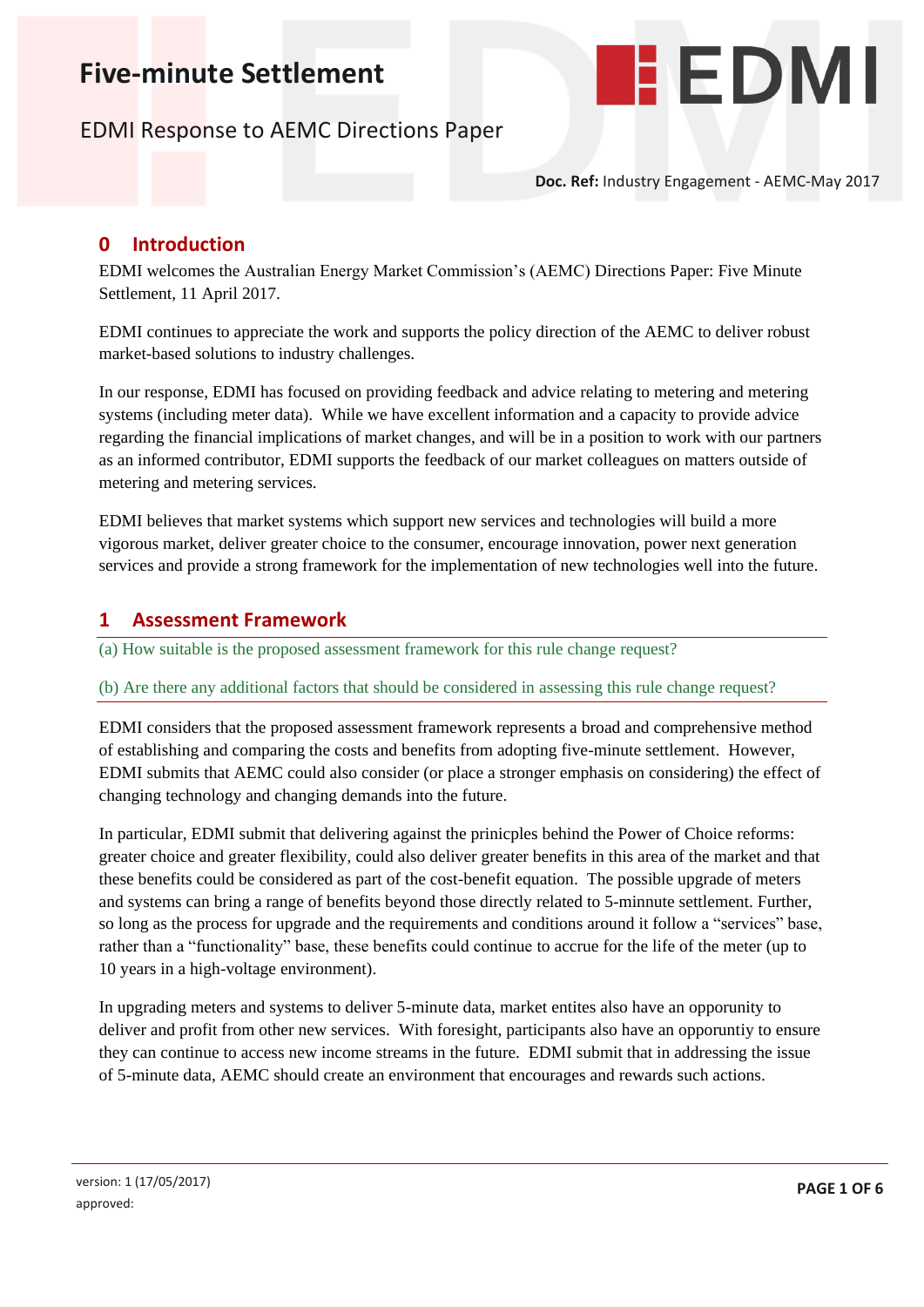# **2 Understanding the inefficiencies**

EDMI supports the feedback of our market colleagues on these matters.

### **3 Impact of an evolving market**

How does an aging generation fleet together with rapidly evolving digital technologies and the increasing role of intermittent generation affect the prospects of five minute settlement as compared with 30 minute settlement?

EDMI supports the AEMC's summary of the challenges faced moving forward. However, EDMI submits that there is scope to consider beyond five-minute settlement and consider possible future benefits of even more regular settlement times. While clearly the current rule change cannot consider directly technologies that are either nascent or undeveloped, EDMI submits that it can take these into account when assessing costs vs benefits, as well as incorporating drafting changes that may allow flexibility moving forward.

### **4 Bidding behaviour**

What kinds of generator bidding behaviours could emerge under five-minute settlement as compared with 30-minute settlement?

EDMI supports the feedback of our market colleagues on these matters.

EDMI further notes that future technology may allow for settlement as regularly as near-real-time. While clearly the current rule change cannot consider directly technologies that are either nascent or undeveloped, EDMI submits that it can take these into account when assessing costs vs benefits, as well as incorporating drafting changes that may allow flexibility moving forward.

#### **5 Materiality of the problem**

(a) What other issues are likely to be material in considering the introduction of five-minute settlement?

(b) Is there other data or data sources that can better inform the analysis of the materiality of the problem with 30-minute settlement or the move to five minute settlement?

EDMI supports the feedback of our market colleagues on these matters.

However, EDMI also submits that, regardless of current knowledge, it is likely that there are now or will be technologies in the future that will be able to improve data or deliver other benefits to the settlement process. In addition, EDMI notes that, given the volume of data that may be involved, it would be pragmatic to consider not only data sources, but also data repositories and data storage methods. EDMI recognizes that this raises questions of data privacy and security that would appear to fall within the jurisdiction of other Australian Commissions.

EDMI supports an approach that will not only allow for, but also encourage the use of new and evolving technologies.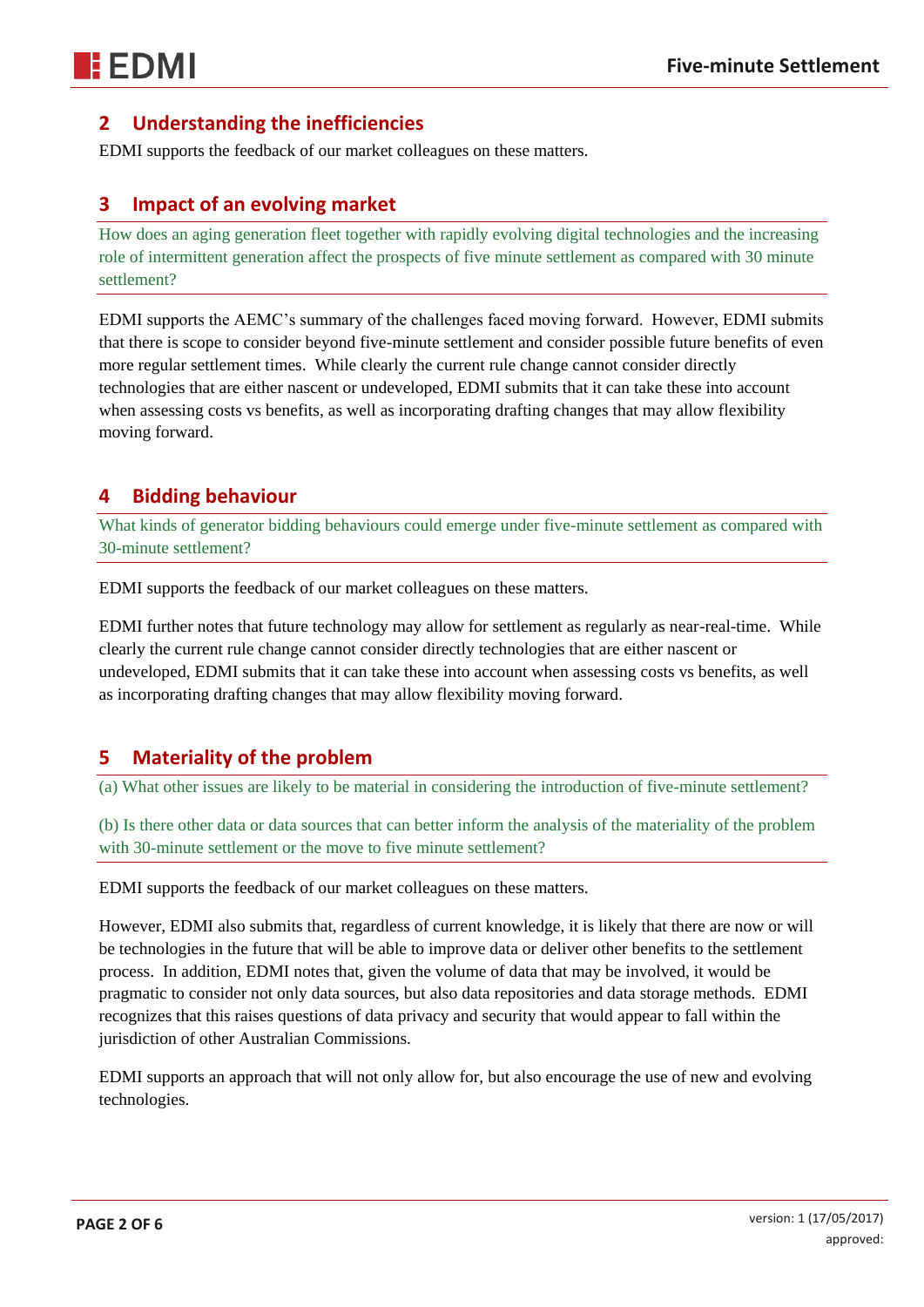

# **6 Demand-side optionality**

EDMI supports the feedback of our market colleagues on these matters.

#### **7 Metering issues**

The Commission proposes reconfiguring or replacing existing interval meters so that five minute data can be provided for five minute settlement.

(a) Are there any suitable alternatives to collecting five-minute data from the transmission network metering installations used to compile the NSLP other than reconfiguring or replacing the existing meters?

EDMI strongly endorses the AEMC position that *"if five-minute settlement is to be implemented, a solution involving five-minute data from revenue meters would be most appropriate."*

SCADA systems are not subject to the same strict levels of metrological standards to which EDMI and our competitors must meet to deliver a pattern-approved revenue meeter. While systems have a valuable place in the management of transmission networks, current accuracy standards are not sufficient to meet the requirements of handling small volumes of billable (or chargeable) data, let alone many millions of dollars of value.

However, while revenue-grade meters of an appropriate accuracy class are the appropriate method, it does not necessarily follow that all current systems would need to be replaced. EDMI's current range of revenue grade meters, ranging all the way from a simple single-phase consumer meter, to the high-end transmission-grade meters already allow for direct or over-the-air upgrades and configuration changes. The technology and capacity to deliver 5-minute (or even one-minute) revenue-grade data has been available in our products for more than 20 years.

Further, where such a replacement does need to take place, EDMI submits that this replacement would be a necessary step in the near future, regardless of the determination on five-minute settlement. While EDMI cannot speak for our competitors in the market in the past, the capacity to deliver more granular data and to configure the meter remotely to do so is strongly aligned with Power of Choice market requirements. If a regime that allows for greater choice and the flexibility to adapt to changing technology over the life of the meter is as desirable for the transmission market as it is for the consumer market – and EDMI submits that it is – then a replacement program for five-minute data will have significant additional benefits.

EDMI submits that the more accurate, reliable and desirable method of retrieving data is by way of pattern-approved revenue metering. While some costs may be involved in updating systems or replacing obsolete technology, we believe that this is inevitable in any case. If meters and systems are not capable of being remotely configured to change something so fundamental as measurement intervals down to as long a period as 5 minutes, how can these systems be considered applicable for use in the new world of energy?

(b) What percentage of meters can be remotely reconfigured? What would this process look like and what would costs be? Conversely, what percentage would be need to be manually reconfigured or replaced?

EDMI is not able to provide as accurate a picture of the entire market as our colleagues. However, EDMI can state that 100% of EDMI Atlas and Mk6E Genius meters can be remotely configured – and remotely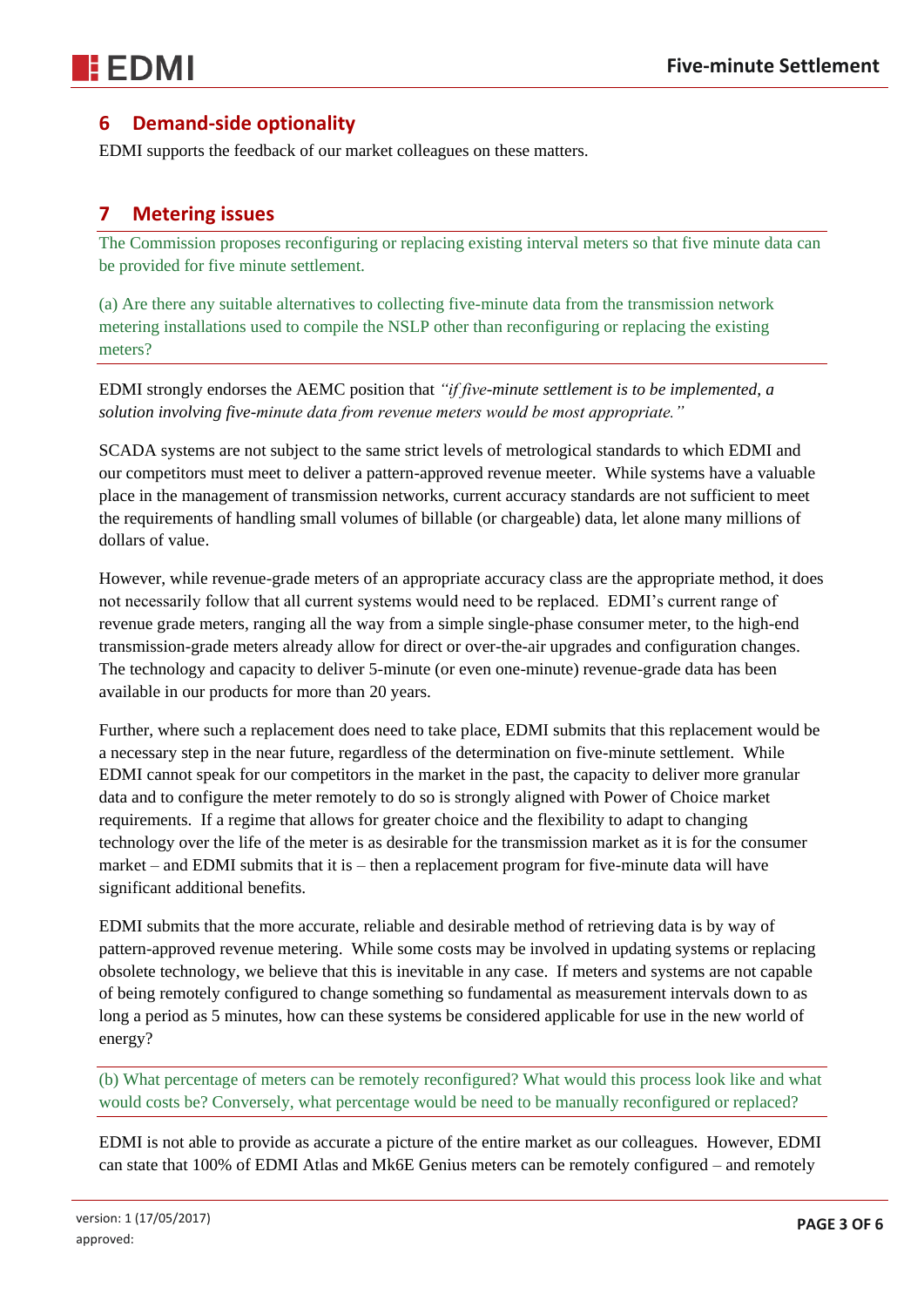configured to deliver revenue-grade data at 5-minute intervals (and lower). We do note that some form of communications device (e.g. a 3G modem, among many other options) is also required, and that some of our customers have chosen to face-read the meters rather than install remote systems.

Beyond that, all EDMI Mk3 meters, as well as the older Mk2 and more-than-20-year-old Mk1 meters can be configured to deliver better than 5-minute data, though in the case of many of the older meters, these are not currently connected to a remote-communications system.

(c) The Commission has proposed aligning the transition with the timeframes for the NER test and inspection regime. Would this provide an appropriate amount of time for changes to occur?

EDMI would not presume to advise on the turn-around times for our clients, though does note that some metering groups may also have expertise focused on Power of Choice systems and changes.

(d) For which categories and situations should an exemption from providing five-minute data be considered? Why?

EDMI is not aware of any compelling reasons that any category or situation should be exempt from providing 5-minute data. Our meters at all entry points are capable of providing such data, utilizing the back-haul data facilities that would form part of the technical capacity of any modern business. At the same time, our competitors already have, or are developing meters to meet similar requirements in the residential and commercial space, and so we expect that they will also be able to provide compliant meters for the transmission space.

However, EDMI also acknowledge that many of our partners and clients have a much broader understanding of their particular market segments and we accept that we may not be aware of one or more valid or even vital exemptions that arise from, for example, consumer affairs or energy supply contracts.

(e) Are there any other metering implementation issues relevant to collecting five-minute data that should be considered?

In addition to the matters covered above, EDMI submits that it would be worthwhile to consider:

• Communications

By what method is this five-minute data to be transmitted? Is the transmission method likely to be expensive? What is the cost of this and future upgrades?

• Data storage

What will the data storage requirements be? Should the determination consider requirements for systems to maintain data, rather than the meters themselves? Can the current trade-off between volume and breadth of data storable be avoided now and for the future?

• Burden on MDPs

EDMI submits that, while there exist benefits in the long term of MDPs, it should be recognised that these entities will be providing a significantly expanded service to deliver this data. It would be reasonable to suggest that value from the change should flow back to these service providers.

At the core of each of these questions is the need for us as an industry to welcome new technologies and allow for participants to adapt to them by setting up a framework that makes this possible. EDMI submits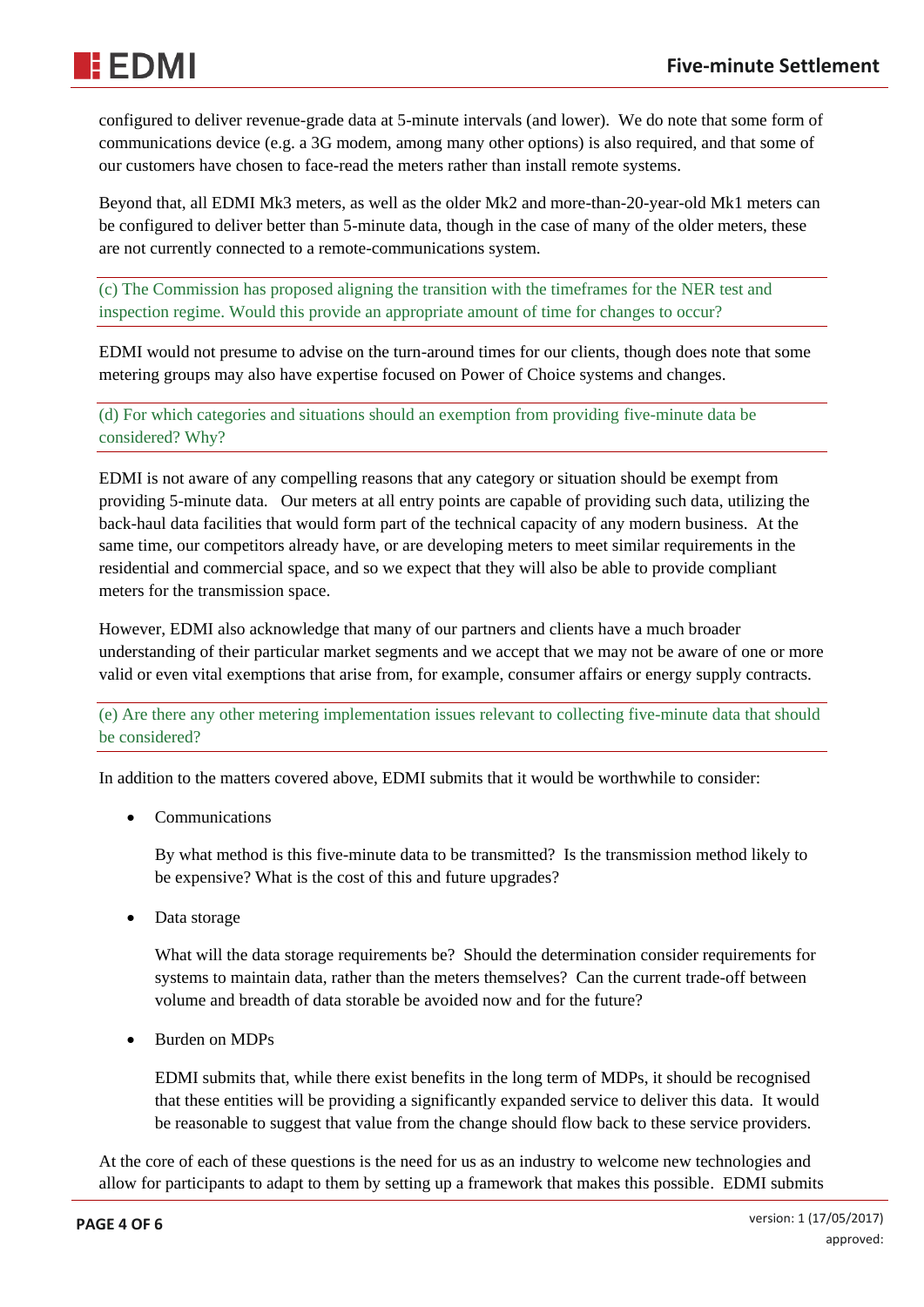that AEMC should continue its forward-thinking approach in their response to 5-minute settlement and avoid approaches that would tend to address only this issue.

### **8 One-off contract negotiation costs**

EDMI supports the feedback of our market colleagues on matters relating to market contracts.

## **9 Effects of a reduction in cap contracts**

EDMI supports the feedback of our market colleagues on matters relating to market contracts.

#### **10 IT system requirements**

(a) What are the costs, synergies and risks involved in upgrading IT systems to accommodate five-minute settlement?

(b) What timeframes are required to upgrade IT systems?

The pricing and scoping of projects related to the upgrade or deployment of IT systems can be quite a complex operation. Bare estimates will often miss important information both in the input and the output. EDMI can advise some quite specific costs relating to meter reading, meter data management and market interface systems, but would prefer to provide this information as part of a supplementary discussion with AEMC so that the information we give is accurate and to the point.

# **11 Costs and transition**

(a) Are there any further categories of costs that would be incurred if five-minute settlement was adopted?

(b) How suitable is the proposed two-stage transition period to implement five-minute settlement? Do you consider there to be a more preferable approach to a transition period such as alternative timeframes?

(c) What are the detailed benefits, costs and risks of the proposed two-stage transition to five minute settlement on:

- (i) existing contract arrangements?
- (ii) metering requirements?
- (iii) IT system requirements?

(d) Are there any other practical aspects of implementing five minute settlement that should be considered?

EDMI supports the AEMC's current position and the proposed transition period. Such a period is entirely consistent with the adoption process for metrological and safety standards and would minimise the impact on the market. AEMC has undoubtedly considered the current metering safety standard changes which will also come into effect over a transition period, as well as the positive market disruption that is and will continue to take place with respect to Power of Choice metering.